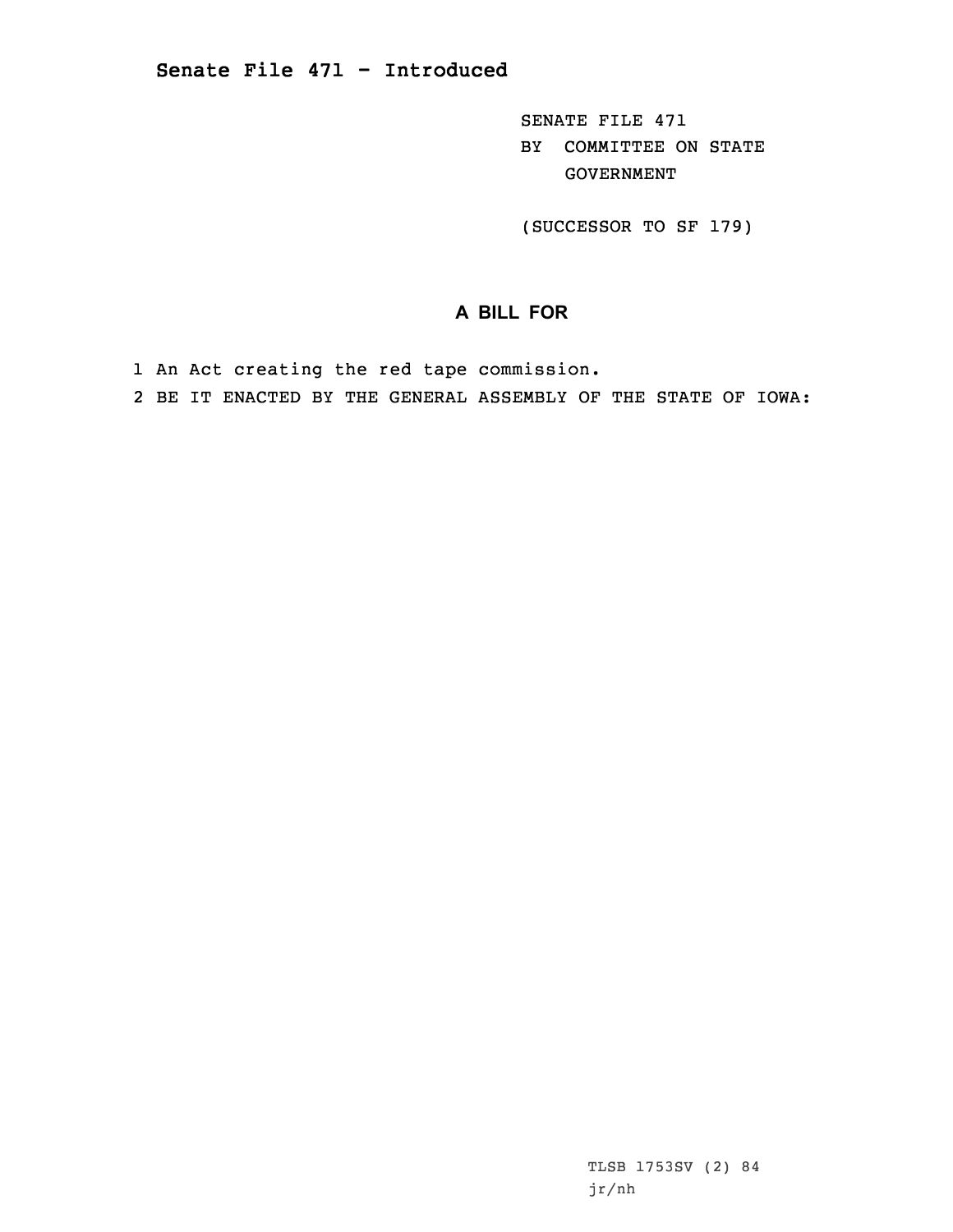S.F. 471

1 Section 1. RED TAPE COMMISSION. <sup>A</sup> commission of twenty members is created to comprehensively review all proposed and existing rules and regulations in order to assess the effects of such rules and regulations on Iowa's economy and to determine whether the resulting burdens on small businesses and workers outweigh the intended benefits. The commission shall also review the application processes for permits, grants, and tax credits to ensure the processes are streamlined.

9 1. COMMISSION MEMBERSHIP. The commission shall consist of 10 the following members:

11 a. The director of the department of natural resources or 12 <sup>a</sup> designee.

13 b. The director of the department of economic development 14 or <sup>a</sup> designee.

15 c. The director of inspections and appeals or <sup>a</sup> designee.

16 d. The director of public health or <sup>a</sup> designee.

17 e. The director of the department of commerce or <sup>a</sup> designee. 18 f. The director of the department of workforce development 19 or <sup>a</sup> designee.

20 g. The director of revenue or <sup>a</sup> designee.

21 h. The director of the department of cultural affairs or <sup>a</sup> 22 designee.

 i. Two small business representatives, to be appointed by the governor and to serve at the pleasure of the governor. j. Two environmental group representatives, to be appointed by the governor and to serve at the pleasure of the governor. k. One city representative, to be appointed by the governor

28 and to serve at the pleasure of the governor.

29 l. One county representative, to be appointed by the 30 governor and to serve at the pleasure of the governor.

31 m. Two members with expertise in economic development in 32 Iowa, to be appointed by the governor and to serve at the 33 pleasure of the governor.

-1-

34 n. Four members of the general assembly serving as 35 ex officio, nonvoting members, one representative to be

> LSB 1753SV (2) 84 jr/nh 1/3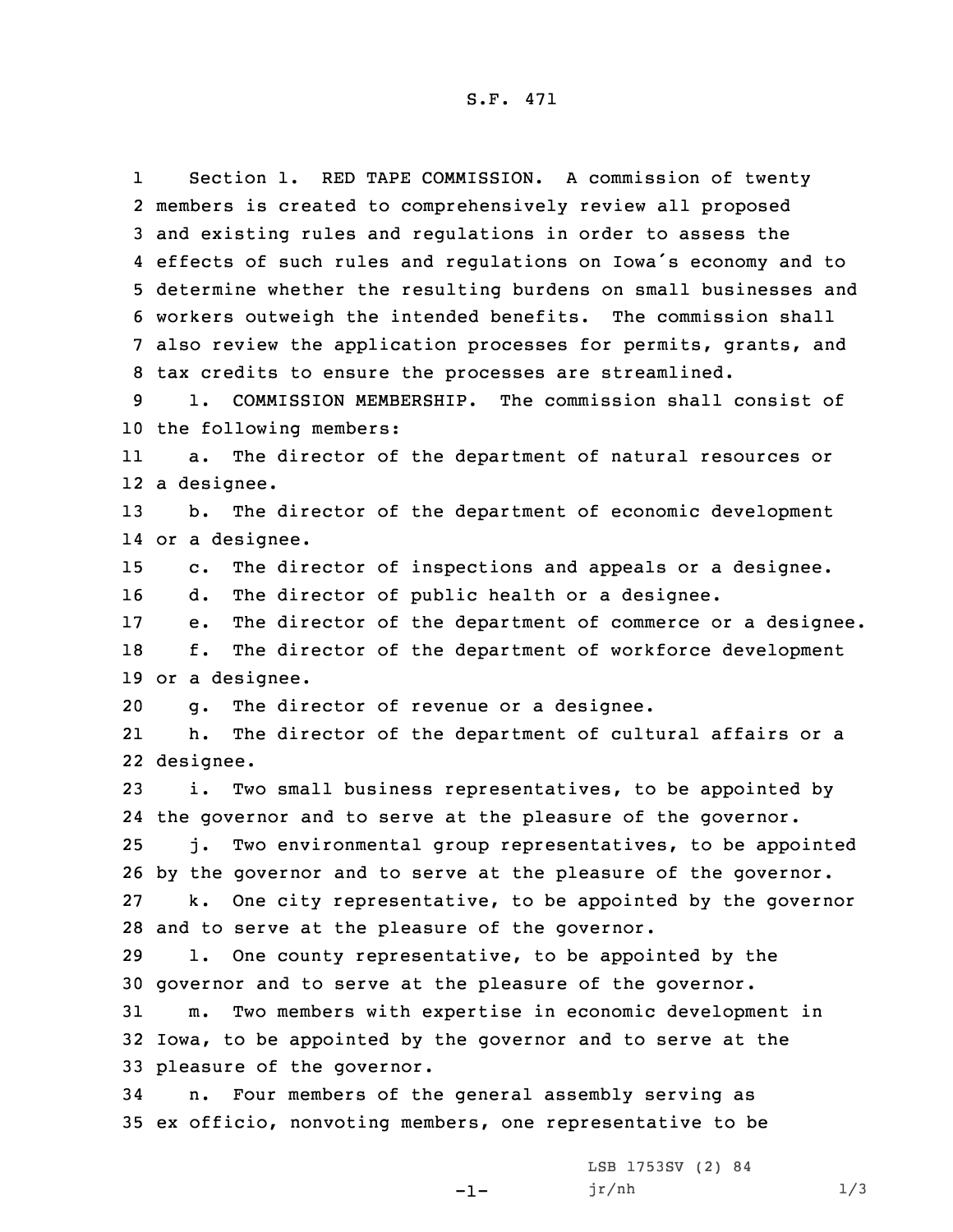S.F. 471

 appointed by the speaker of the house of representatives, one representative to be appointed by the minority leader of the house of representatives, one senator to be appointed by the majority leader of the senate after consultation with the president of the senate, and one senator to be appointed by the minority leader of the senate.

7 2. COMMISSION ORGANIZATION AND OPERATION.

8 a. The commission shall select its own chairperson and 9 establish its rules of procedure.

10 b. By December 1, 2011, the commission shall hold at least 11 three public hearings throughout Iowa to listen to the concerns 12 of Iowa citizens.

13 c. The commission may also meet as deemed necessary by the 14 chairperson.

15 d. <sup>A</sup> majority of the members of the commission shall 16 constitute <sup>a</sup> quorum.

17 e. Members shall serve without compensation, but may be 18 reimbursed for actual expenses.

19 f. The department of economic development shall provide 20 staff support for the commission.

21 3. REPORT. The commission shall submit recommendations 22 to the general assembly, the office of lean enterprise, and the governor on or before January 15, 2012, identifying rules, policies, or procedures for which the negative effects on Iowa's economy, on small businesses, and on workers in this state outweighs the intended benefits of the rules, policies, or procedures.

28 4. TERMINATION. The commission shall terminate upon 29 submission of its report to the general assembly.

<sup>30</sup> 5. DEFINITION. For purposes of this section, *"small* <sup>31</sup> *business"* means <sup>a</sup> business entity of any kind, employing 32 thirty-five employees or less.

## 33 EXPLANATION

<sup>34</sup> This bill creates the red tape commission. The commission's 35 purpose is to review state law to assess the effects of such

 $-2-$ 

LSB 1753SV (2) 84 jr/nh 2/3